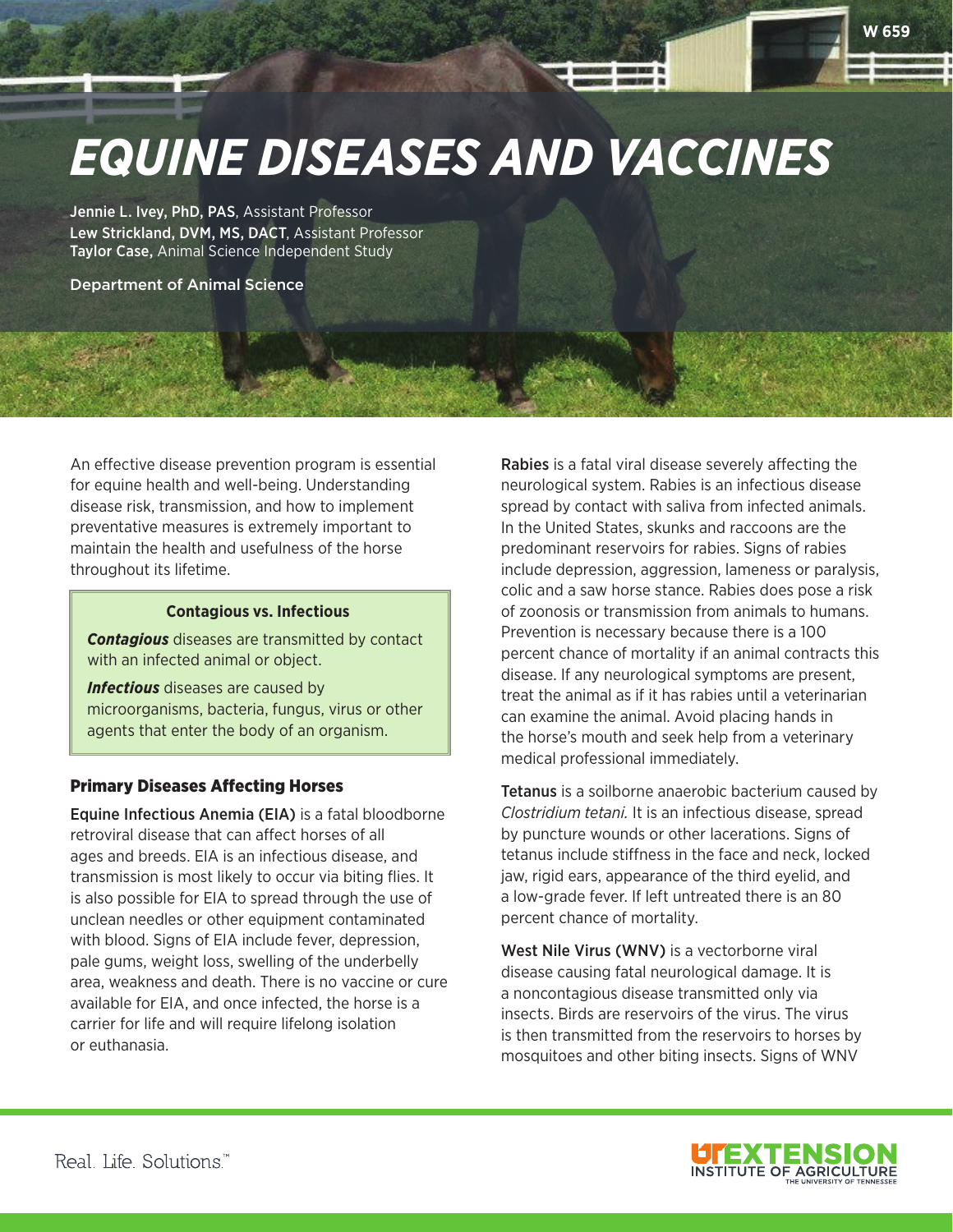include stumbling, depression, weakness, low-grade fever, paralysis and even death. If left untreated there is a 33 percent chance of mortality. While a human cannot not contract WNV directly from a horse, carrier insects can also bite and infect humans.

Eastern and Western Equine Encephalitis (EEE/

WEE) is a vectorborne viral disease affecting the central nervous system of the brain. It is a noncontagious disease transmitted only via insects. Birds and rodents are reservoirs of the virus. The virus is then transmitted from the reservoirs to horses by mosquitoes and other biting insects. Signs of EEE/WEE include change in behavior, depression, head pressing, circling, weight loss and a wobbly gait. If left untreated there is a 50-90 percent chance of mortality.

Potomac Horse Fever is a bacterial disease, *Neorickettsia risticcii,* that is highly predominant in the eastern U.S. and other areas containing ponds, rivers or other bodies of fresh water. It is a noncontagious, infectious disease associated with snails, flatworms and water-loving insects. Signs of Potomac horse fever include depression, fever, diarrhea, dehydration and laminitis.

Equine Herpesvirus (EHV) is a herpes viral disease causing respiratory signs and abortion. It is a contagious disease spread by nasal discharge or contaminated items such as tack or stalls. Signs of EHV include fever, nasal discharge, lethargy, reddened eyes, cough and late-term abortion.

Strangles is a highly infectious bacterial disease, *Streptococcus equi,* affecting mostly young horses. It is extremely contagious and is spread by direct contact between horses or contact with contaminated surfaces. Signs of strangles include fever, off feed, swollen and/or abscessed lymph nodes, and nasal discharge.

Botulism is produced by a bacterium, causing paralysis and 100 percent mortality in untreated cases.

Equine Influenza is a highly contagious viral disease causing nasal discharge, cough and fever.

Equine Viral Arteritis is a contagious viral disease transmitted by secretions from infected animals. Signs include fever, respiratory problems, severe cough and fluid accumulation in the body.

# Core Vaccinations

Following a vaccine protocol for all vaccines recommended by a local veterinarian limits the transmission of diseases that impact the equine industry negatively. Core vaccines are recommended for most horses because they protect against common diseases in an area or region, pose a health risk to the general population, are highly infectious, or can cause severe disease. In some instances, core vaccines may be required by law. Core vaccines are highly effective, safe, and provide high benefits with low risk to the animal.

It is highly recommended that all horses, regardless of age, status or use, receive the following core vaccines: rabies, tetanus toxoid, Eastern/Western equine encephalitis, and West Nile virus as well as a Coggins test yearly. In some instances, core vaccines may be boostered during times of disease outbreak. Based on location, exposure, use and any underlying conditions, additional risk-based vaccines may be recommended by your local veterinarian.

# Risk-Based Vaccinations

Risk-based vaccines include anthrax, botulism, equine herpesvirus (rhinopneumonitis), equine influenza, equine viral arteritis, leptosporosis, Potomac horse fever, rotaviral diarrhea and strangles. Location, exposure risk and use are key factors in determining if a horse may benefit from receiving risk-based vaccines.

For example, close proximity to a freshwater stream or standing water in eastern areas of the United States and Canada increases risk of Potomac horse fever. Thus, horses residing in these regions may be at increased risk for contracting Potomac horse fever, and the vaccination may be recommended due to exposure risk.

A horse's use can aid in determining risk-based vaccine requirements as well. Show, trail, breeding or backyard status will either increase or decrease the amount of exposure to other horses as well as other locations. Show horses are transported frequently and comingle with many different horses, all with unknown exposure levels. Trail horses also have increased comingling, as well as exposure to different environments. Trails may bring horses in contact with bodies of water and therefore water-loving insects.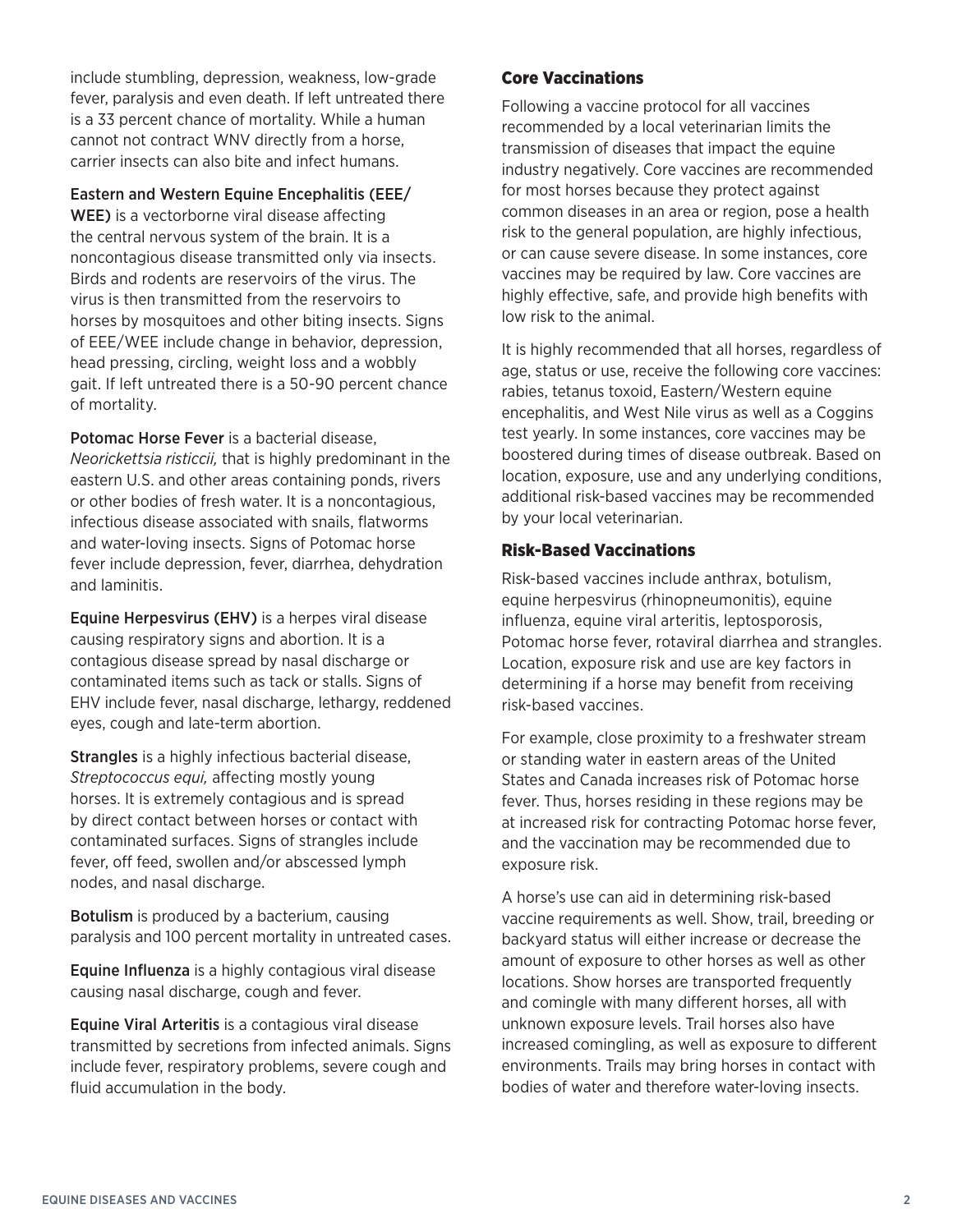Exposure to other horses increases chances of the transmission of diseases such as strangles and equine herpesvirus, and thus outbreaks are often seen in areas where horses gather, such as show grounds, racetracks and overnighting facilities. Mules and donkeys can be silent shedders, so comingling with these equine species can increase the risk of transmission.

Breeding mares (as seen in Tables 1 and 2 below) will have different vaccine requirements in some cases due to passive transfer of immunity to their offspring. Backyard horses have limited movement and exposure to others, but location can still be important for assessment of risk-based vaccinations. Consult with your veterinarian to determine if your horse should receive any risk-based vaccines in combination with the core vaccinations during preventative care management.

### Vaccination Schedules

The following vaccination schedules are recommended protocols for core and risk-based vaccines as determined by the American Association of Equine Practitioners. Tables 1 and 2 provide information for adult horses that have been previously vaccinated as well as those without a known vaccination history. Separate recommendations for broodmares have also been provided. Tables 3 and 4 provide information for foals from vaccinated dams as well as those from unvaccinated dams.

#### **Administration Routes**

Vaccines are often administered through three primary routes. Each vaccine may be available in multiple administration means, while others may be only effective if administered through one specific route. Vaccines should *never* be given intravenously due to risk of anaphylactic shock.

Intramuscular Injections (IM) are given deep into the muscle, usually in the base of the neck.

Subcutaneous Injections (SQ) are given underneath the skin.

Intranasal Vaccines are given in the nostrils.

## **Table 1: Adult Horse and Broodmare Core Vaccination Schedule**

*Adapted from AAEP Core Vaccination Guidelines*

| <b>CORE VACCINES</b>                          | <b>Adult Horse</b><br>Previously vaccinated  | <b>Adult Horse</b><br>Unvaccinated or<br>unknown history                                | <b>Broodmare</b><br>Previously vaccinated | <b>Broodmare</b><br>Unvaccinated or<br>unknown history                           | <b>Additional</b><br><b>Information</b>                                                                                                                                |
|-----------------------------------------------|----------------------------------------------|-----------------------------------------------------------------------------------------|-------------------------------------------|----------------------------------------------------------------------------------|------------------------------------------------------------------------------------------------------------------------------------------------------------------------|
| <b>Rabies</b>                                 | Annually                                     | Single dose, Annual<br>revaccination                                                    | Single dose, 4-6<br>weeks before foaling  | Single dose, 4-6<br>weeks before foaling                                         | May be given after<br>foaling and prior to<br>rebreeding since it<br>has a long duration of<br>immunity                                                                |
| <b>Tetanus</b>                                | Annually                                     | 2-dose series<br>(4-6 week interval),<br>Annual revaccination                           | Annually, 4-6 weeks<br>before foaling     | 2-dose series<br>(4-6 week interval).<br>revaccinate 4-6 weeks<br>before foaling | If 6 mo. since last<br>vaccine and injury<br>or surgery occurs.<br>vaccinate immediately                                                                               |
| <b>West Nile Virus</b>                        | Annually in spring<br>prior to vector season | 2-dose series<br>(4-6 week interval),<br>Revaccinate prior to<br>onset of vector season | Annually, 4-6 weeks<br>before foaling     | Preferably vaccinate<br>when open<br>High Risk: See adult<br>horse unvaccinated  | Consider semiannual<br>revaccination for<br>horses in high-risk<br>areas, or horses less<br>than 5 years old or<br>greater than 15, or<br>immuno-compromised<br>horses |
| Eastern/Western<br><b>Equine Encephalitis</b> | Annually in spring<br>prior to vector season | 2-dose series<br>(4-6 week interval),<br>Revaccinate prior to<br>onset of vector season | Annually, 4-6 weeks<br>before foaling     | 2-dose series<br>(4-week interval).<br>revaccinate 4-6 weeks<br>before foaling   | Consider semiannual<br>revaccination for<br>horses in high-risk<br>areas or immuno-<br>compromised horses                                                              |
| <b>Coggins Test (EIA)</b>                     | Annually                                     | Annually                                                                                | Annually                                  | Annually                                                                         |                                                                                                                                                                        |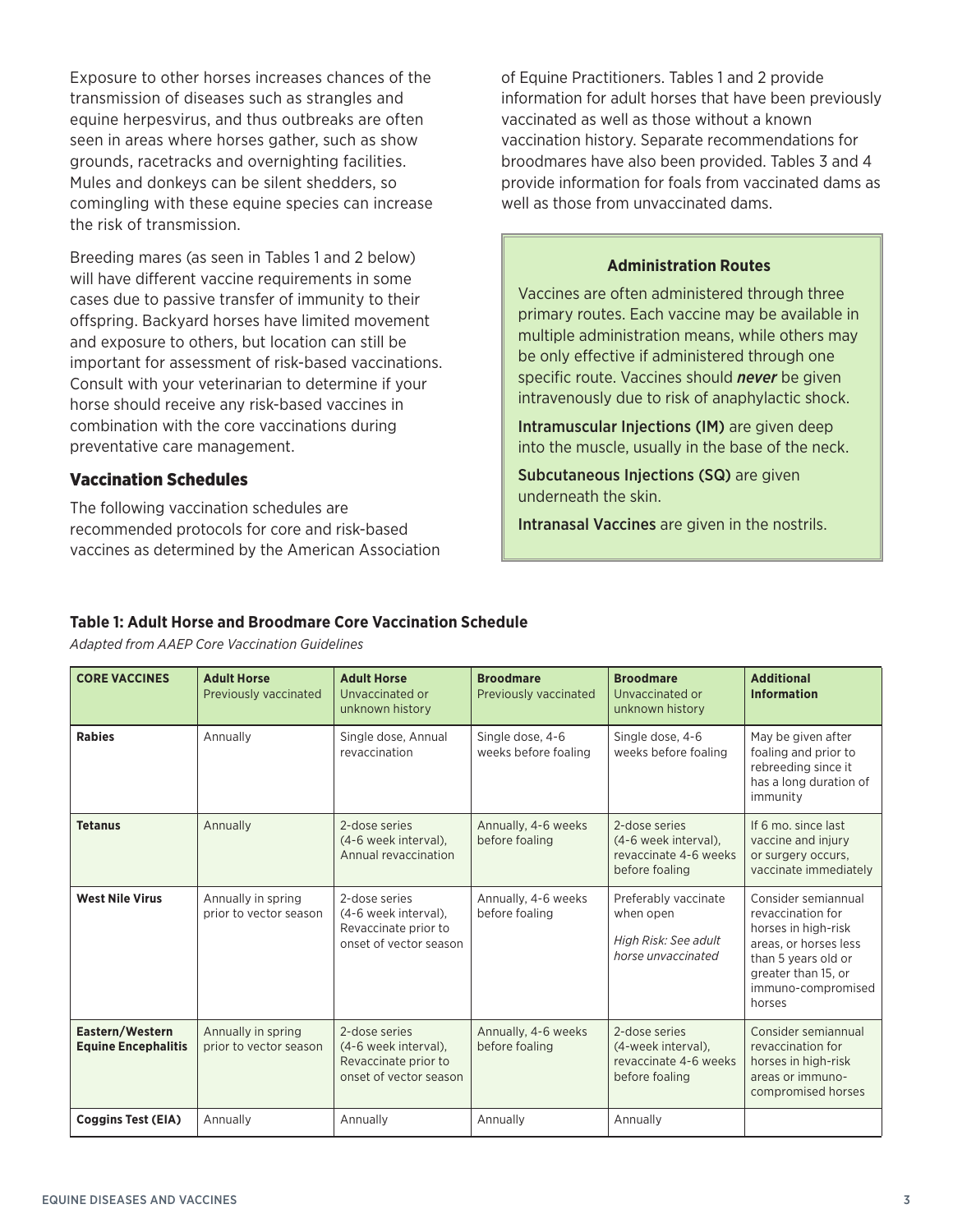# **Table 2: Adult Horse and Broodmare Risk-Based Vaccination Schedule**

*Adapted from AAEP Risk-Based Vaccination Guidelines*

| <b>RISK-BASED</b><br><b>VACCINES</b> | <b>Adult Horse</b><br>Previously vaccinated | <b>Adult Horse</b><br>Unvaccinated or<br>unknown history                       | <b>Broodmare</b><br>Previously vaccinated                                                                                 | <b>Broodmare</b><br>Unvaccinated or<br>unknown history                                                                    | <b>Additional</b><br><b>Information</b>                                                                                                                                                          |
|--------------------------------------|---------------------------------------------|--------------------------------------------------------------------------------|---------------------------------------------------------------------------------------------------------------------------|---------------------------------------------------------------------------------------------------------------------------|--------------------------------------------------------------------------------------------------------------------------------------------------------------------------------------------------|
| <b>Potomac Horse</b><br>Fever        | Semiannually to<br>annually                 | 2-dose series<br>(3-4 week interval).<br>Semiannual or Annual<br>revaccination | Semiannual, 4-6<br>weeks before foaling                                                                                   | 2-dose series<br>1st: 7-9 weeks before<br>foaling<br>2nd: 4-6 weeks before<br>foaling                                     | Revaccination interval<br>of 3-4 months if in<br>high-risk area                                                                                                                                  |
| <b>Equine Herpesvirus</b>            | Annually                                    | 3-dose series<br>(4-6 week intervals)                                          | 3-dose series<br>Give at 5, 7 and 9<br>months of gestation<br>(product labeled for<br>protection against<br>EHV abortion) | 3-dose series<br>Give at 5, 7 and 9<br>months of gestation<br>(product labeled for<br>protection against<br>EHV abortion) | Consider semiannual<br>revaccination for<br>horses less than 5<br>years old, horses on<br>breeding farms or in<br>contact with pregnant<br>mares, performance or<br>show horses at<br>high risk. |
| <b>Strangles</b>                     | Semiannually to<br>annually                 | 2-3 dose series<br>(2-4 week intervals)                                        | Semiannual, 4-6<br>weeks before foaling<br>(Killed vaccine)<br>containing M-Protein)                                      | 3-dose series<br>(2-4 week interval),<br>3rd: 4-6 weeks before<br>foaling (Killed vaccine<br>containing M-Protein)        | Vaccination not<br>recommended as a<br>strategy in outbreak<br>mitigation.                                                                                                                       |

# **Table 3: Foal Core Vaccination Schedule**

*Adapted from AAEP Core Vaccination Guidelines*

| <b>CORE VACCINES</b>                          | Foal<br>From vaccinated mare                                                                                              | Foal<br>From unvaccinated or unknown<br>history mare                            | <b>Additional Information</b>                                                                                                                                                                   |
|-----------------------------------------------|---------------------------------------------------------------------------------------------------------------------------|---------------------------------------------------------------------------------|-------------------------------------------------------------------------------------------------------------------------------------------------------------------------------------------------|
| <b>Rabies</b>                                 | 2-dose series<br>1st: at $6$ mo, old<br>2nd: 4-6 weeks later                                                              | 1 dose at 6 months of age,<br>Annual revaccination                              |                                                                                                                                                                                                 |
| <b>Tetanus</b>                                | 3-dose series<br>1st: 4-6 mo. old<br>2nd: 4-6 weeks later<br>3rd: 10-12 mo. old                                           | 3-dose series<br>1st: 3-4 mo. old<br>2nd: 4-6 weeks later<br>3rd: 10-12 mo. old |                                                                                                                                                                                                 |
| <b>West Nile Virus</b>                        | 3-dose series<br>1st: 4-6 mo. old<br>2nd: 4-6 weeks later<br>3rd: 10-12 mo. old (prior to onset<br>of next vector season) | 3-dose series<br>$1st: 3-4$ mo. old<br>2nd: 4 weeks later<br>3rd: 8 weeks later | Schedule given is based on<br>inactivated whole virus vaccine.<br>Foals in the southeastern U.S.<br>should have an additional primary<br>dose at 3 mo. old because of early<br>seasonal vectors |
| Eastern/Western Equine<br><b>Encephalitis</b> | 3-dose series<br>1st: 4-6 mo. old<br>2nd: 4-6 weeks later<br>3rd: 10-12 mo. old (prior to onset<br>of next vector season) | 3-dose series<br>1st: 3-4 mo. old<br>2nd: 4 weeks later<br>3rd: 8 weeks later   | Foals in the southeastern U.S.<br>should have an additional primary<br>dose at 2-3 mo, old because of<br>early seasonal vectors                                                                 |
| <b>Coggins Test (EIA)</b>                     | If mare has a negative test, then<br>a foal less than 6 mo, old is not<br>required to be tested.                          | Test for the first time at weaning<br>and again after at least 60 days.         | If the mare has a positive test then<br>the foal can test positive for more<br>than 6 mo.                                                                                                       |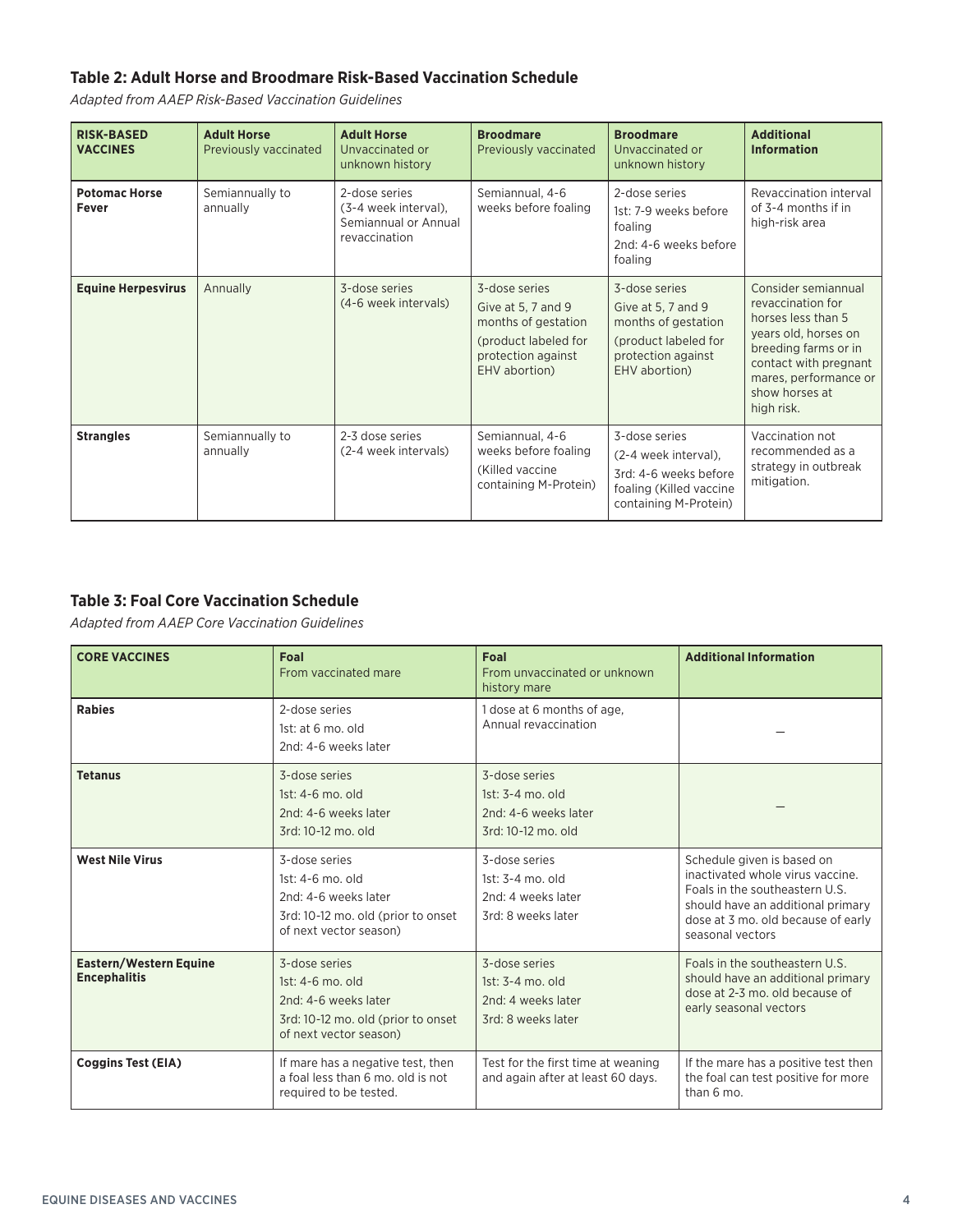# **Table 4: Foal Risk-Based Vaccination Schedule**

*Adapted from AAEP Risk-Based Vaccination Guidelines*

| <b>RISK-BASED VACCINES</b> | Foal<br>From vaccinated mare                                                                                          | Foal<br>From unvaccinated or unknown<br>history mare                                                                  | <b>Additional Information</b>                                                                    |
|----------------------------|-----------------------------------------------------------------------------------------------------------------------|-----------------------------------------------------------------------------------------------------------------------|--------------------------------------------------------------------------------------------------|
| <b>Potomac Horse Fever</b> | 2-dose series<br>1st: 5 mo. old<br>2nd: 3-4 weeks later                                                               | 2-dose series<br>$1st: 5 \text{ mo. old}$<br>2nd: 3-4 weeks later                                                     | If in high-risk area, it may be<br>given to younger foals at 4-week<br>intervals until 6 mo. old |
| <b>Equine Herpesvirus</b>  | 3-dose series<br>$1st: 4-6$ mo. old<br>2nd: 4-6 weeks later<br>3rd: 10-12 mo. old (Revaccinate at<br>6 mo. intervals) | 3-dose series<br>$1st: 4-6$ mo. old<br>2nd: 4-6 weeks later<br>3rd: 10-12 mo. old (Revaccinate at<br>6 mo. intervals) | Schedule given is for either<br>inactivated or modified live<br>vaccine                          |
| <b>Strangles</b>           | 3-dose series<br>$1st: 4-6$ mo. old<br>2nd: 4-6 weeks later<br>3rd: 4-6 weeks later                                   | 3-dose series<br>1st: 4-6 mo. old<br>2nd: 4-6 weeks later<br>3rd: 4-6 weeks later                                     | Schedule given is based on killed<br>vaccine                                                     |

#### Additional Preventative Measures

Coggins tests are completed yearly to ensure negative results as there is no vaccine available for this disease. Yearly testing allows the state to keep track of the prevalence of the disease and limit its transmission.

Pest control is critical in preventing the spread of diseases. Control of breeding grounds is the first step in prevention. Manure piles should not be kept near housing because of increased parasite exposure. Stagnant water sources should also be avoided. Housing away from ponds, creeks and other water sources can limit biting insects. Proper pesticide application can also aid in prevention. Fly sprays and topical substances such as SWAT can not only provide comfort, but can also protect from vectors of diseases.

Biosecurity is another extremely important preventative. Quarantining new horses for two to four weeks when first entering a facility is ideal. Isolated horses should have minimal contact with others to avoid passing saliva and nasal discharges. All purchased horses should also have a negative Coggins test within the last six months. Avoid using the same equipment such as water and feed buckets, needles, brushes and tack. It is also a good idea to wear separate boots and clothing only at the home farm. Keeping extra boots for visitors to wear can also limit spread of potential diseases. Wear protective clothing when working with known carriers of diseases like EHV and strangles. Strict confinement of disease carriers is also necessary.



Example of a Tennessee Coggins Test

Equipment and vehicles should be cleaned before entering the barn. Maintaining clean facilities and disinfection of surfaces between uses will ensure limited transmission.